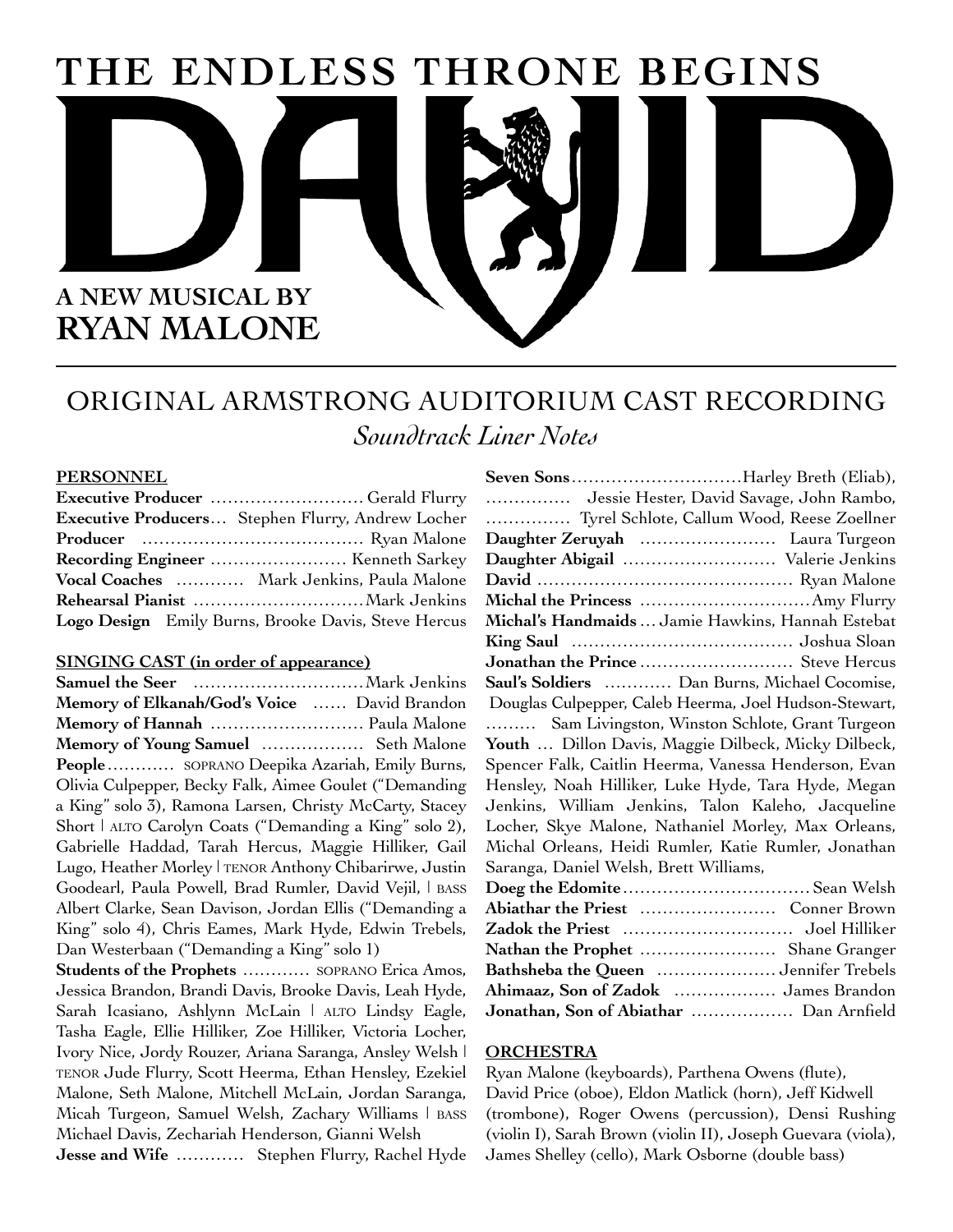#### *LIBRETTO*

## **ACT I THE VOICE WAS HEARD**

*Adapted From 1 Samuel 1-3*

(Samuel) It all began on barren ground— A womb cut off from life. To halt her grief and ridicule, A man consoled his wife...

(Elkanah) Why is the wife of my youth Full of such tortured emotion? Though you can bear no child— Have you not borne my devotion?

Am I not better than sons? Better than ten—better than one?

The fruit of my fervent adoration Is more than a thousand generations. The strength of this bond is our greatest creation. Am I not better—better than ten sons?

(Samuel)

His voice was heard, By fervent persuading, His wife was stirred. He poured his love In every word. Because of his passion, His voice was heard.

She cast her burden on the Lord, Which then was rare to see. In bitter tears she quietly vowed And gave a silent plea:

(Hannah) Eternal Lord of hosts, O hear Your handmaid's prayer: If You see my affliction, And think on my despair, Do not forget my sorrow. Regard what I now swear:

If You give me a child, I will give You a son. For our yearning is the same; our desires are one: To make Your Family grow, You made a mother's womb. And though a gift to her, Each child belongs to You.

Now I dedicate his life to be a pillar in Your courts. For the fruit of my womb is Your Family's reward.

Regard what I now swear. O hear Your handmaid's prayer. Our desires are one. Let me make You a son.

(Samuel) Her voice was heard, With less than a whisper Her God was stirred. She rose in peace, Her faith secured. Prepared for a family, Her voice was heard.

"Heard of God," my name would mean. For He came to her aid. She soon conceived and brought me forth, Then raised her voice and prayed:

(Hannah) My heart rejoices in the Lord, My horn He has extolled. In Your salvation I rejoice; Against all foes my lips are bold. None is holy as the Lord, No equal can be known: There is none beside You, God. There is no rock like Him alone! Let not pride nor vanity From your mouth proceed. The Lord is God of knowledge And He measures every deed.

The bows of mighty men are crushed And shattered so in fright, But those who waver wearily Girded are they with strength and might! The full have been hired for bread; The hungry have ceased being fed. So the barren womb has seven born, But the mother of many waxes sore.

The Eternal kills and brings alive; He makes both rich and poor. He sends to the grave and raises high; He lowers the lofty—exalts the obscure. From the dunghill they will rise, As kings they will be known; No longer bound to dust, They will share a glorious throne!

The pillars of the Earth— The saints of God's command— On them He sets the world, And gives it to their hand! He will keep their feet He will help them stand.

The wicked shall be silenced— In darkness meet their end: By strength no man prevails. On God he must depend!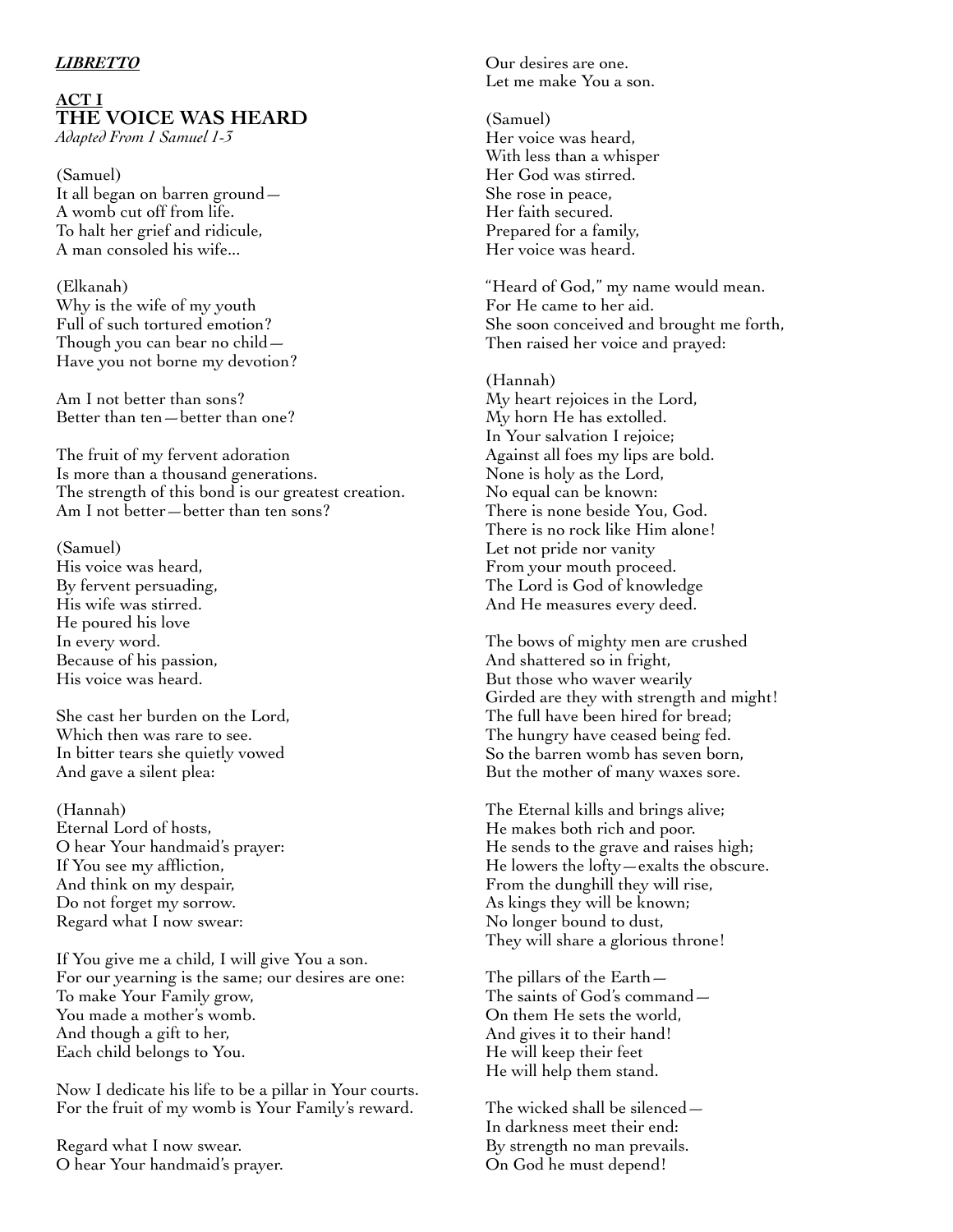All will be confounded Who strive against the Lord; Against them He will thunder, From heaven He will roar! The Lord shall judge the Earth And govern every soul. He gives strength unto His king; His anointed's horn He will extol!

(Samuel)

While my memories were still quite vague, My mother kept her oath: She brought me to the holy place, For my knowledge and my growth.

Though there I stayed, each year she came And taught me many truths. I served the sanctuary's work, Though I was just a youth.

(God's Voice) Samuel...

(Samuel) Then one night I heard a voice Calling out my name. I thought the priest had called for me, But he was not to blame.

(God's Voice) Samuel...

(Samuel) Three times I woke the aging priest, Until he did perceive That God Himself had called my name This dark, perplexing eve.

(God's Voice) Samuel...

(Samuel) He charged me to return to bed And keep ready ears, And tell the Lord this final time That His young servant hears.

(God's Voice) Samuel...

(Young Samuel) Your voice is heard, From this wondrous calling My heart is stirred. Eternal God, Declare Your word; For I am Your servant: Your voice is heard.

(God's Voice) This evil priest whose eyes wax dim Cut off his house shall be, And from this sacred dwelling place My presence soon shall flee.

All ears shall tingle, All hearts shall faint. I will see it through Without restraint.

From these ruins you shall rise, A new hope shall resound, If you will let no words of mine Fall unto the ground.

Raise me up a faithful priest Who seeks my mind and heart, Who will walk before my anointed one, Who never shall depart.

(Hannah) From the dunghill they will rise, The Lord shall judge the Earth, And govern every soul. He gives strength unto His king, His anointed's horn He will extol!

(God's Voice) From these ruins you shall rise, A new hope shall resound, If you will let no words of mine Fall unto the ground.

(Samuel) It all began on barren ground— A land devoid of light. This wilderness would hear God's voice; Its future would be bright.

A faithful priesthood I would train To help the land unite, But they demanded for themselves A king as their right.

(People) A king! A king! O hear our declaration! Make us a king like every other nation!

(Solo 1) What dynasty is this—a prophet past his prime? (Solo 2) With sons whose god is gain, (Solo 3) Who's justice is but crime? (Solo 4) Must these men be our princes? Or is this at last the time for a king?

(Samuel) Displeased and grieved by their request, I prayed unto the Lord. He answered with assuredness, My courage He restored:

(God's Voice) Their voice is heard Though you feel rejected It's Me they've spurned.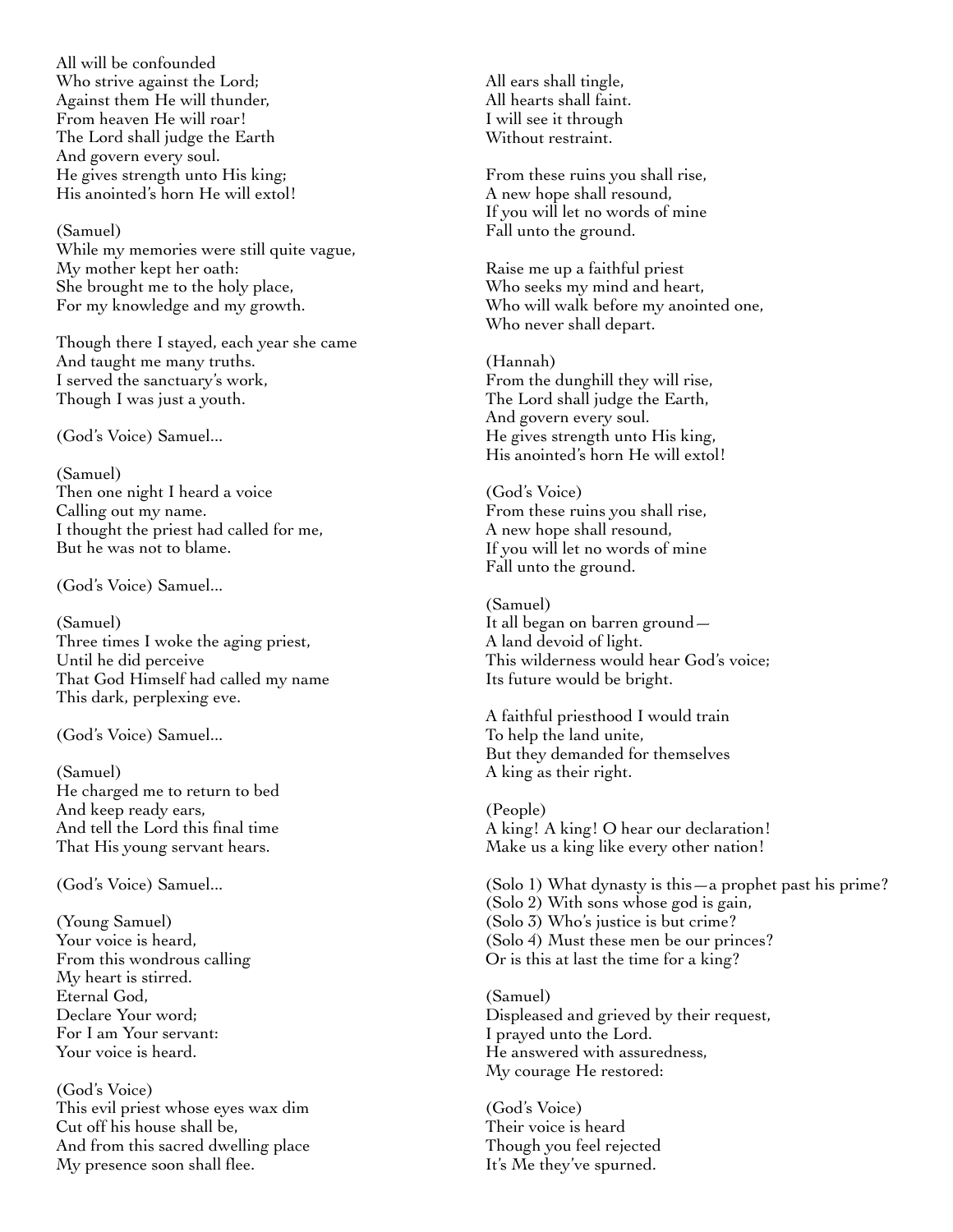Since they remain So undeterred, Solemnly warn them: Their voice is heard.

(Samuel) So when the one anointed comes, And when your voices ring, Our God will live within this man, Because of what you sing!

(Hannah) Give strength unto his king

(Samuel) He shall become another man, According to God's Word, So play with strength! Dance with might! And make your voices heard!

## **WE ARE THE PILLARS**

*Adapted From 1 Samuel 2:8 and 1 Samuel 10:5-7, 24*

(Students) We give our strength unto the King, And lift the horn of the anointed. We help our Lord restore all things: This is now the time appointed!

(Samuel) You are the pillars of God's command, And on your shoulders this kingdom will stand! You are the pillars of the land!

(Students) When our roots run deep Into solid earth, Then our planted feet Will increase our worth. Then our stature grows With our heads held high. We will take our pose And reach to the sky.

We are the pillars of God's command, And on our shoulders this kingdom will stand! We are the pillars of the land!

With an upright heart and a solid spine, We can stand apart While our strengths combine. Being measured straight, We are braced for storms. We can bear the weight With majestic form!

If we are loyal Holding fast,

Forever royal We will last!

(People): "God save the king!" (Samuel): All are rejoicing! (People): "God save the king!" (Samuel): Let every voice sing! (People):Long live the king with life everlasting! Long live the king! Our anthems of joy now ring!

## **THE HEART OF A KING**

*Adapted From 1 Samuel 16*

(Samuel) This was the man whom God ordained, Anointed with oil To great ovation. This was the man With Heaven's honor, crown and rod. But this was the man who then maintained, By keeping the spoil Of lawless nations, He was a man Who had obeyed the Voice of God.

But God's commands he had rejected, Nor could his hard heart be corrected. And though I cried to God all night For a man once small in his own sight, A new king now must be selected!

(Samuel): A king from Jesse's sons God promised would appear. This one is surely chosen. Our king is standing here!

(God's Voice) Look not on his height, Nor judge by mortal sight, The measure earthly instruments can chart. For only God sees through The superficial view: The Lord Eternal looks upon the heart.

The heart of a king Is a heart after my own. It's the heart that rules from the throne.

Look not on his frame. That's all your eyes can claim— Such beauty man might classify as art. God looks beneath the skin, At what lies deep within: The Lord Eternal looks upon the heart.

Look not on his face, Nor prove by human gaze, With what your finite vision can impart. For man can only know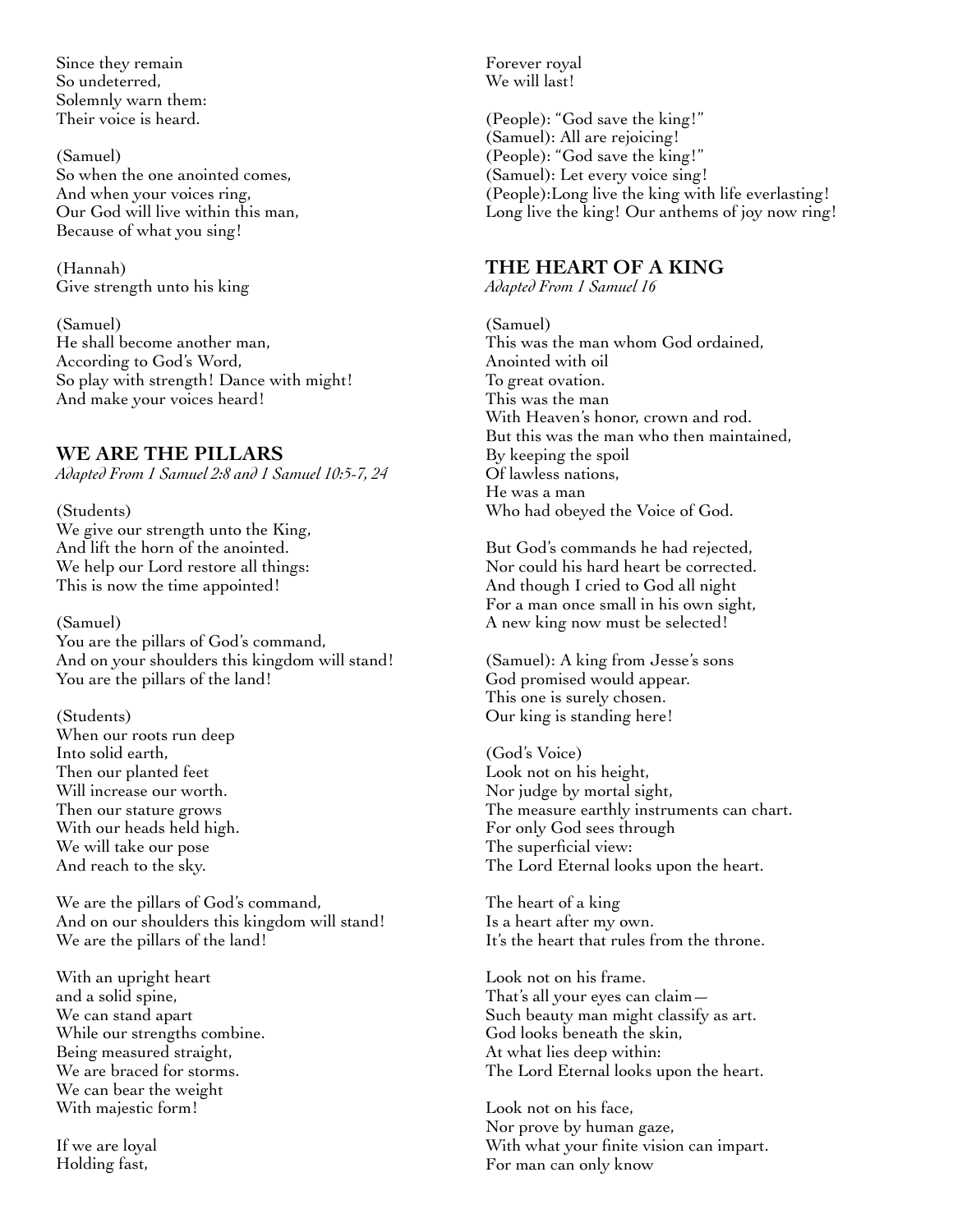What surface light will show: The Lord Eternal looks upon the heart.

The heart of a king Is a heart after God's own. It's the heart that rules from the throne.

(Samuel): A king from Jesse's sons God promised would appear. But none of these is chosen. Are all your children here?

(Jesse): The youngest yet remains (Wife): Behold he tends the sheep (Sisters): He dwells among their folds (Eliab): He is probably asleep!

(Samuel): Go fetch him from the fields! (Jesse): Among the nursing ewes? (Samuel): Can you be sure that he Is not the one whom God shall choose?

## **WHAT IS MAN?**

*Adapted From Psalm 8 and 19*

(David) The skies, like a heavenly harp, The spheres, like harmonious strings, Resound with the glory of God,

His wisdom and brilliance they sing. How great is the sum of Your thoughts! How great is the depth of Your mind! So many things You could regard, Yet You meditate on mankind.

What is man that he is on Your mind? What is man when all this You've designed? What is man that the work of your hand Could be under his command? What is man?

You gave him a limited life; You gave him a handful of days; But You made him just less than a God And will crown him with glory and praise.

Though infants and babes in Your sight, You will strengthen his voice for Your aim: To silence the enemy's boast, To bring You great honor and fame! How excellent Lord is Your name!

How can it be That He who numbers each star Counts every hair on our heads? Though He could dwell afar, He lives with us instead! Though the orbits He discerns,

He knows our secret faults. And with intimate concern He cleanses and exalts.

Will we ever understand? Your purpose is so grand! What is man?

## **CALLING FOR DAVID**

(Zeruyah) A servant of the Lord is at our house. He comes with secret missions to fulfill: To find another man to wear the crown, But not one brother satisfied God's will.

Now he seeks a man who is after God's desires, After God's own heart,who will do what He requires.

He is calling for David. And this calling is a heavenly prod. It's a calling to greatness, A calling from God.

While you have been confined to tend this field, I've seen the mighty works you have achieved. You've conquered savage beasts with your bare hands, Because the God of strength you have believed.

Now I think I see what our Lord will see in you. Go before God's man so your heart stands in God's view.

#### **THE ANOINTED**

*Adapted From 1 Samuel 16:12 and Psalm 89:20-37*

(God) I Am the Lord whose eyes foresee This is the one who holds the key. So I appoint him, Arise! Anoint him, For this is he!

(Samuel) REFRAIN This is the Anointed, The Lord's Anointed. Who can abase what God has exalted? God's arm and right hand He has extended To His Anointed. This is The Lord's Anointed.

Our God takes David from the sheep, The Lord's own flock he now shall keep; A firstborn son to God he'll be, Deemed higher than all other kings. With perfect heart, he shall fulfill Our Lord Eternal's perfect will.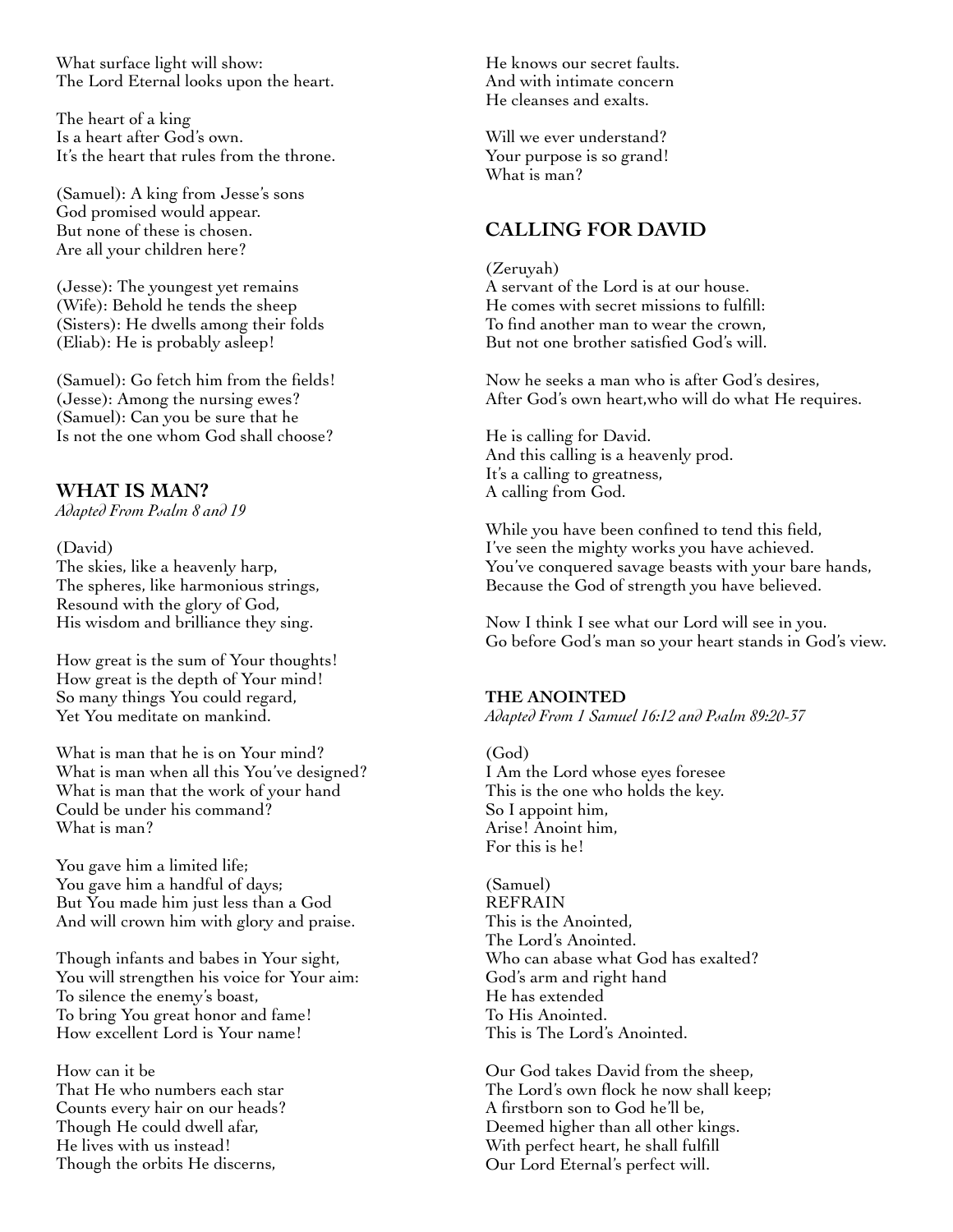God will in kind meet all his cares, His heart's desires and silent prayers.

As you behold each dawning day, Or think upon the moon's display, The faithful stars that fill the sky, Believe the God who cannot lie: His covenant with Jesse's son— His Word—can never be undone. For him God builds a house that's sure: The line of David shall endure.

(Hannah, Samuel) The Lord shall judge the Earth, And govern every soul. He gives strength unto His king, His anointed's horn He will extol!

## **CALLING FOR DAVID (Reprise)**

#### (Zeruyah)

A servant of the throne is at our house. He says the king is troubled in his mind. An evil spirit has him in its grasp, When godly peace and wisdom once had shined.

Now they seek a man who is skillful on the harp. When his strings resound this foul spirit shall depart.

This servant of the throne knew of your skill And other strengths of character you bear: Your wisdom, courage, fortitude and strength; Your way with words and love of God are rare.

For your faithfulness now your future will be bright, Stand before the king and find favor in his sight.

He is calling for David. And this calling is a heavenly prod. It's a calling to greatness, A calling from God.

#### **THE MIGHTY HARP** (Instrumental)

## **HAIL THE HERO!**

*Adapted From 1 Samuel 17-18*

(Michal) A new team has arisen here, The Philistines have fled in fear! Who knew the latest tool Saul would employ? To quell the giant's hateful taunts, The champion our king would flaunt Was just a keen yet unassuming boy!

Two generations side by side

Have won our nation greater pride This pair now boasts unprecedented might. A seasoned man, a ruddy youth— Both fighting for the God of truth: All heathen armies they will put to flight.

(Michal, Handmaids, Women, Girls) Hail the hero with joyous acclaim! Hail king Saul, for the thousands he has slain!

#### (Michal)

Now without armor, without pause, Young David ran with noble cause To meet the foe with just his sling and his rod. And as he set the glossy stone, He knew that he was not alone, His faith was in the living God!

His rock went forth at lightning pace, And struck their champion in a place Where copper, brass and armor did not shield. The vile colossus tumbled down A plume of dust rose from the ground And now Goliath's sword the boy would wield.

The heavy blade he lifted up So gravity could make the cut That brought an end to every enemy threat. He showed to all the giant's head Our troops rejoiced, the others fled, Our king pursued and chased them to their death.

(Michal, Handmaids, Women, Girls) Hail the hero with thunderous acclaim! David hail, for TEN thousands he has slain!

(Saul) In this song these maids describe The tens of thousands they ascribe To victories of David—this they sing! But when they tell of my amount 'Tis only thousands that they count, So next they'll ask that David be their king!

Come to me, Jonathan, You my trusted, firstborn son, Listen closely to this mission that I charge: I want David destroyed; I want all your men deployed, And who does this then his bounty shall be large!

(Jonathan) My brother and friend, Your life I defend; I come here to give you this warning: Our men lie in wait To wield my father's hate, By ending your life in the morning.

My love I have proved;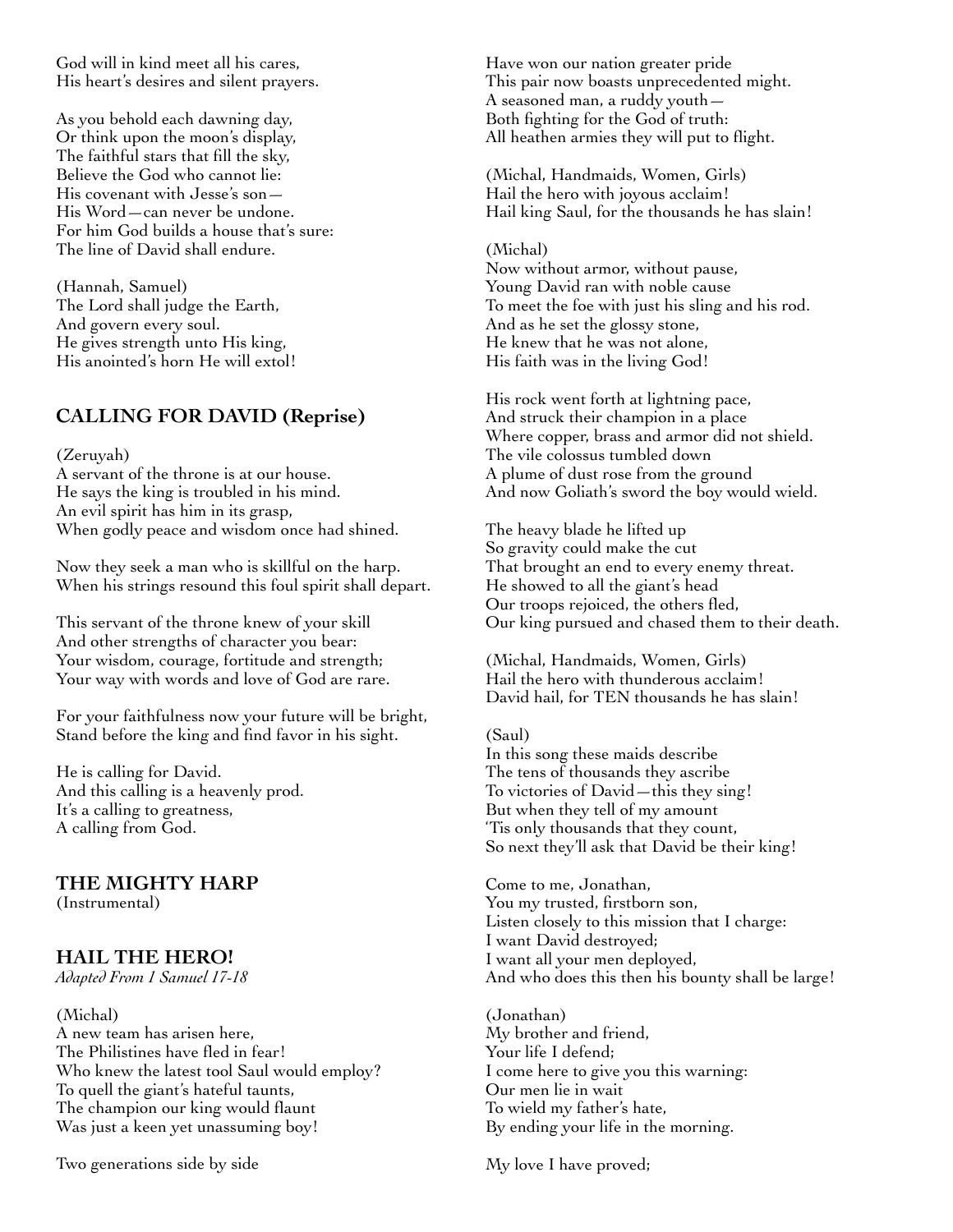My faith is unmoved; I gave you my robe, sword and bow. And you I will bless With every request: In safety and peace you shall go.

(David, Jonathan) May God be between us— Your seed and mine. So may our descendants Be joined for all time: Closer than brothers, A union renowned, Family forever, What Heaven has bound.

## **GIVE HIM WINGS**

*Adapted From Psalm 59*

(Michal) To Ramah David flies, Into the prophet's keep; (Handmaid #1) Yet to the soldier's eyes Right here he soundly sleeps. (Handmaid #2) This gives him until dawn To find safe passage there. (Michal) So till the night is gone, Let us join our hearts in prayer.

Give him wings, Lord above. Give him wings, like the dove. Let him fly from the fray. Let him fly far away.

Deliver him—defend him, From those who rise against him. Deliver him—and save him, From those who seek to slay him. Awake this night to help him. Awake and strike his foes. Awake, show them no mercy, O Lord God of Hosts.

Behold the fierce threat, When the mighty unite; See the ambush is set To destroy him this night, Through no sin of his own; His offense is unknown. At dusk they return; Like a dog hear them growl. For his flesh do they yearn; Round the city they prowl. From their mouth poison drips With sharp swords on their lips.

But You laugh with disdain At these heathen, O Lord. We keep watch and we wait For the strength You afford. All his foes by Your wrath And Your power consume. Let their pride be their trap And their cursing their doom.

So at dusk let them return; Like a dog let them growl. For his flesh do they yearn; Round the city they prowl. But no blood will be spilled; They will sleep unfulfilled.

At morning's first glow, We sing of Your power, And the mercy You show, Our refuge and tower. We praise You aloud, For the strength You endowed.

Fly away, like the dove. Fly away, my love.

## **HUNT HIM DOWN!**

*Adapted From Psalm 7*

(Saul) With your eyes like a hawk, Being cat-like as you stalk, Be relentless, overturning every stone. You will track! You will trace! And, triumphant in the chase, You will kill the one who dares defy the throne.

Dig a ditch! Make a pit! That his steps we might outwit. When he stumbles then his weaknesses are bared. Whet your sword! Bend your bow! Aim your arrow at our foe, Let your instruments of death now be prepared.

(Saul, Soldiers) Hunt him down! Do not rest until he's found! Spill his blood! Soak the ground!

(Saul) Overtake! Overpower! Overwhelm our prey this hour. Overrun and trample down the worthless weed. With your foot—with your thrust, Drive his honor in the dust, So that on his corpse the scavengers may feed.

Tear his flesh with your claws! Let no one support his cause. And should anyone attempt to interfere, Even if my own son, This I promise would be done: I would hang him on the wall with my own spear!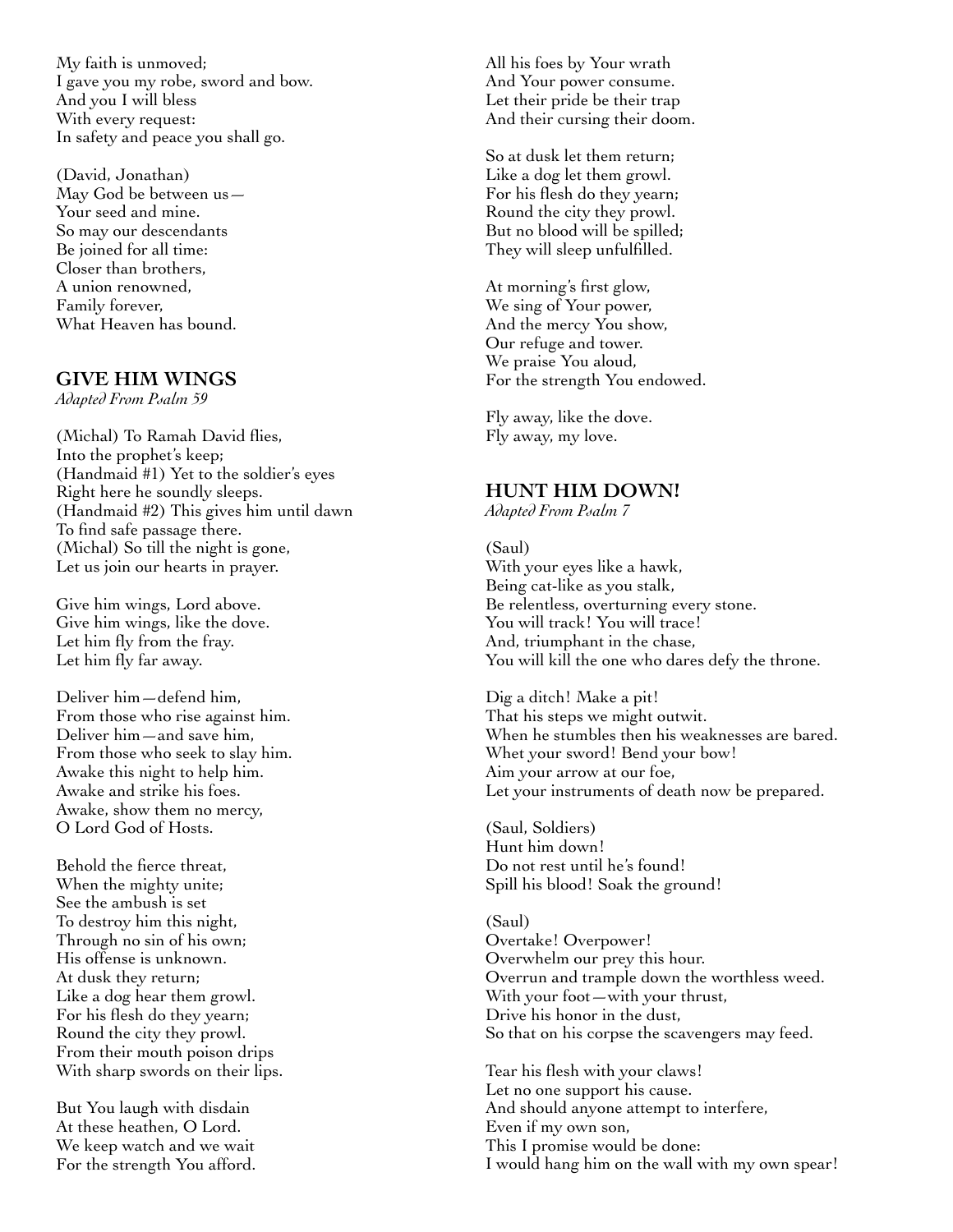## **THE FEET OF HIS SAINTS**

*Adapted From 1 Samuel 2:9; 19:18*

I find myself here Because of a king Who could not be soothed by my harp. He hurled his spear, While I plucked the string, So twice I had to depart.

The anger aroused Appeared to subside; He set me in combat's command.. Yet he had allowed This post to provide My death at the enemy's hand!

But God is my stay, Whenever I call; He lightens my way: I never shall fall!

(Hannah) He will keep the feet of His saints (Samuel) They are guarded by God's hand. (Students) If they falter—if they faint (All): The Eternal helps them stand!

(David) To the King's shock, Alive I returned With proof of the heathens' demise. The great paradox: My triumph had earned His daughter as this battle's prize. Her heart I had won Without sling or spear. All spoils were outdone By her love so dear.

The king sent his son To finish my life, But closer than kin we were bound. He warned me to run, And helped by my wife, I vanished without being found.

I come here to hide, Your grace to entreat. Be now my guide: I sit at your feet.

## **WE ARE THE PILLARS (Reprise)**

(Samuel, Students): We are the pillars Of God's command, And on our shoulders This kingdom will stand! We are the pillars of the land! (Soldiers) We give our strength unto the King, And lift the horn of the anointed. We help our Lord restore all things: This is now the time appointed!

## **SHARE MY THRONE**

*Adapted From Psalm 110 and Revelation 3:21-22*

(David) The moment is upon us, The time to say farewell. And he who has an ear, Let him hear what I foretell. Look forward to my coming When I return as king, The age that we await, And the great rewards I bring:

For if you conquer You will share my throne. This seat of honor You will call your own. For in my/your/our struggles I/you/we am/are not alone, Sit at my right hand. And share my throne!

Our foes shall be our footstool; Our reign shall reach all seas; Great giants will be vanquished; All kings will bend their knees. Our God builds us a city Where He will soon abide; And this we will inherit, If we conquer side by side!

(David, Students) We will rule together! We will rule forever!

(David) You will be a pillar in my courts, And stand as solid supports!

(Hannah, Samuel) From the dunghill they will rise, As kings they will be known; No longer bound to dust, They will share a glorious throne!

#### **ACT II PSALMS OF THE FUGITIVE** *Adapted From 1 Samuel 20-29*

*Psalm 56 (when the Philistines took him in Gath)* (David) To a heathen land I flew;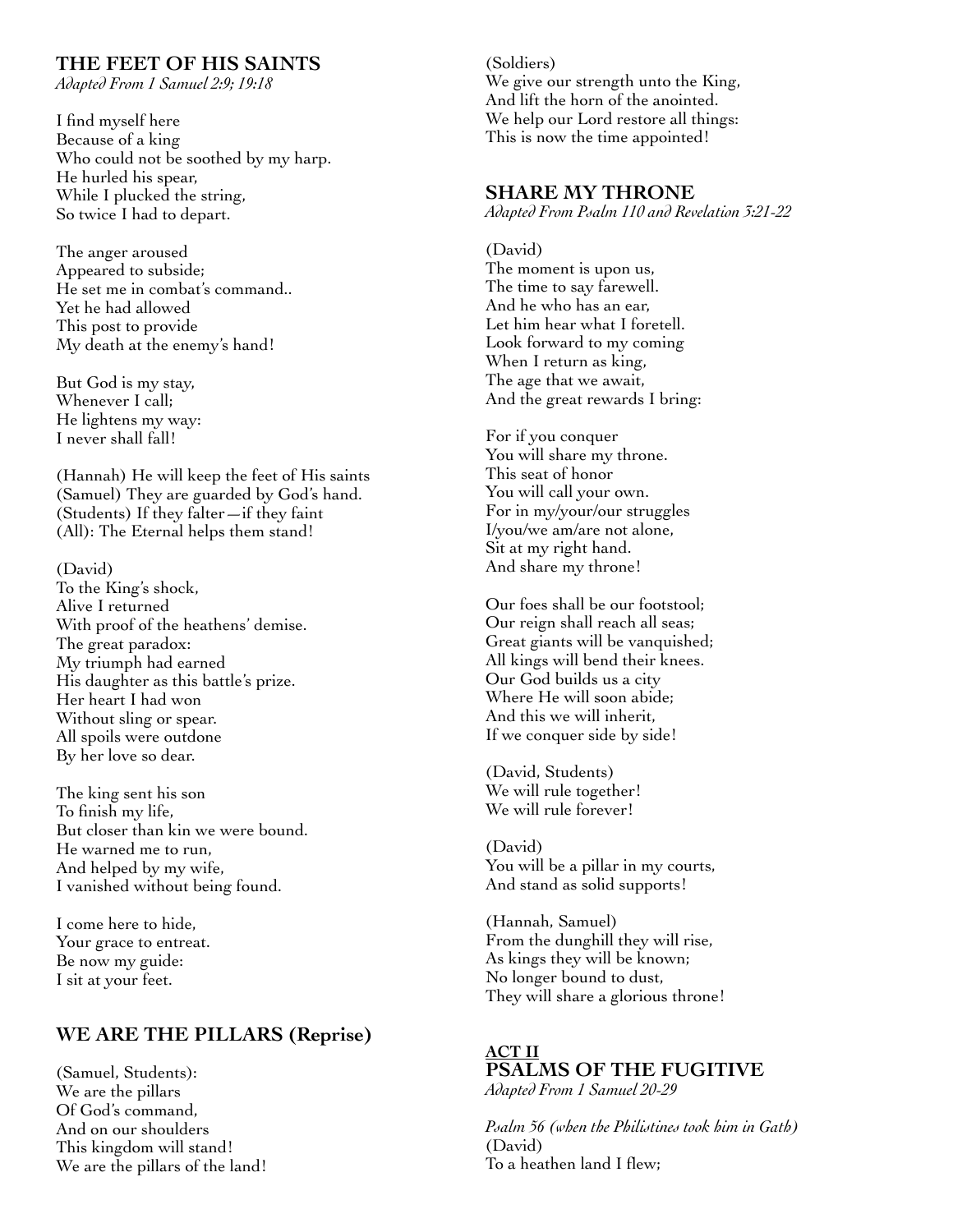As a silent dove I hid; But the king there knew my name, And my refuge he forbid. Then came a certain calm To compose this psalm:

Be merciful to me, O God, Save this humble vagabond From all my enemies. From all calamities.

Daily do they follow me; Each day do they oppress; Each day they hope to swallow me; Oh save me from distress, And all my fears suppress!

In God I praise His Word, In God I put my trust, How can I fear the flesh? How can I dread mere dust?

Daily they distort my words, To feed their wicked thoughts, Prepared to strike, they hide, they lurk— To serve their evil plot, To bring my soul to naught.

All my wanderings You can count; Your bottle keeps my tears; Your book records their vast amount. When You incline Your ear, My foes shall disappear.

*Psalm 34 (when he changed his behavior before Abimelech; who drove him away, and he departed.)* For a moment there I feared, And madness I did feign, So the king would let me go With no need to explain. The moment I was free, This hymn God sent to me:

My mouth is filled With songs of praise, With lasting honor all my days! My soul upbuilds With zealous boasts. And kindles joy in humble hosts.

So join with me To praise God's name, To magnify his glorious fame! My humble plea I know He hears, And rescues me from all my fears.

(David, People) Encamped around our host Are the angels of the Lord;

In chariots of fire, They stand with flaming sword,

(People) O taste and see That God is great, And none will hunger if they wait On God. For He will starve our foes, And give His people sure repose.

(David) O children, come, My words now hear, And I will teach you godly fear. Refrain your tongue From speaking guile; Make godly peace your chief desire.

(Jesse) Upon the just remain God's eyes (Wife) His ears are open to their cries. (Brothers) But with disgust He turns His face (Brothers/Sisters) Against the evil and the base, (Jesse's Family) To end all thoughts of their disgrace.

*Psalm 57 (when he fled from Saul in the cave)* (David) Be merciful to me, O God, Save this humble vagabond From all my enemies, From all calamities.

Your wings are my shadow; Your wings are my shield. Safe from the heat, I am concealed. Your wings are my shelter; Your wings are my shade; There safely I trust And sing unafraid.

Lions make my soul their den: O when will they depart? Whose fire devours the sons of men— Whose teeth are spears and darts— Like swords their tongues are sharp.

(People) Be exalted, O God, above the skies, And over the Earth may Your glory arise.

(David) Nets they lay along my path, And pits in their deceit, (Jesse's Wife) But they fall prey to their own wrath (Abigail) Their traps betray their feet. (Zeruyah) Their end will be complete!

(David) Early I awake each day To pay my humble vows;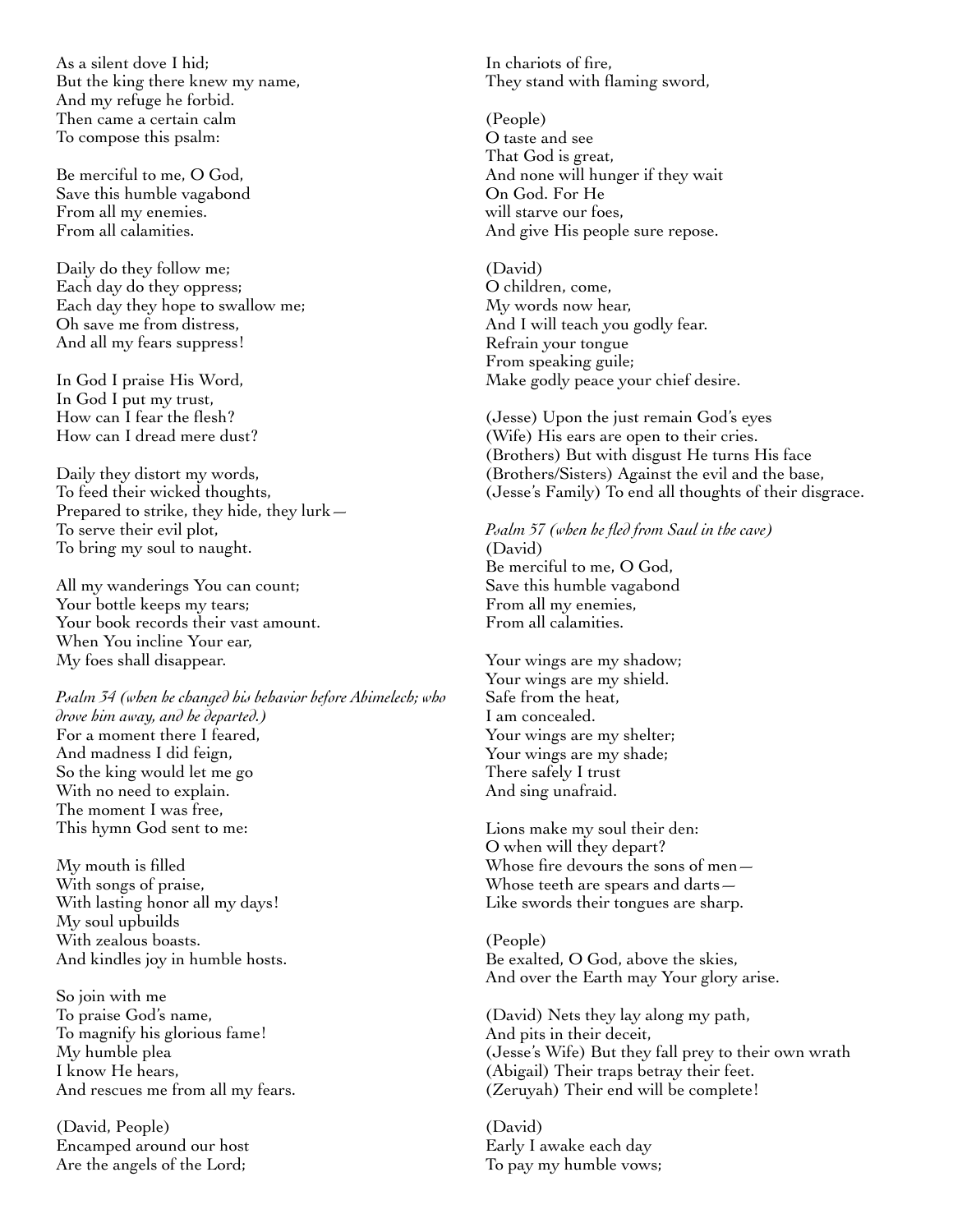With steadfast heart I sing Your praise, With pipes and harp aloud, To soar above the clouds.

#### (Saul)

Hear me now, Benjamites: We had David in our sights, He was trapped and cornered at the prophet's school. He was there in our clutch, Yet some spirit came on us, Till each one of us was dancing like a fool.

Even now he is gone, And are all of you his pawns? Has he promised you great riches in exchange? At his aid is my son Yet who told me? Not a one! Now can anyone my confidence regain?

(Doeg) My king, I bring you tidings Of David's whereabouts. I know where he's been hiding (Saul) At last, a loyal scout!

(Doeg) When leaving Samuel's dwelling, To Jonathan he sped, And at your son's compelling, To Nob this rebel fled. The high priest there gave him bread.

I know, for I was there, Detained before the Lord. This man the priest helped spare Is one he would award The gift of Goliath's sword.

(Saul) This evil priest who scorns my cause Cut off his house shall be! And from that sacred dwelling place God's presence soon shall flee.

(Both) All ears shall tingle, All hearts shall faint. I will see it through without restraint.

*Psalm 52 (when Doeg the Edomite came and told Saul, and said unto him, David is come to the house of Ahimelech.)* (David) O mighty man, Why boast of plans— This mischief you devise? Your tongue is honed On oilstones Of wickedness and lies.

Your words have stung, Deceitful tongue,

All righteousness you flout; You'll soon be mute, For by the root, Our God will pluck you out!

The righteous men Shall see your end; They laugh and sing this song (People) He made his health His trust of wealth, In God he was not strong.

(David) But as for me, I am a thriving olive tree, In God's house I'm planted. I trust in His mercy, And the goodness He has granted.

(Doeg) I did as you demanded And slaughtered every priest— Beyond what you commanded, Each woman, child and beast!

Amid this I discovered That David fled to Gath; Yet withhis name uncovered, He chose another path.

He went then to Adullam In a cave he dwelled, His family then joined him And others who have felt Their rights have been withheld.

He took them all to Moab Sought refuge for his kin, And then back to his homeland, In Hareth he has been, (Saul) Its forest? (Doeg) He hides therein!

(Abiathar) My face you may recall; From Nob I have escaped. (David) The son of the high priest? (Abiathar) Abiathar is my name.

Great carnage I have witnessed Unfathomable pain. I am the sole survivor Of hundreds who were slain. King Saul accused my father Of conspiracy with you. Yet father knew not your plight Nor the terror it would brew.

Cut off in the flower of their age, Cut off in their prime, Cursed as an everlasting wage, Cursed for all time.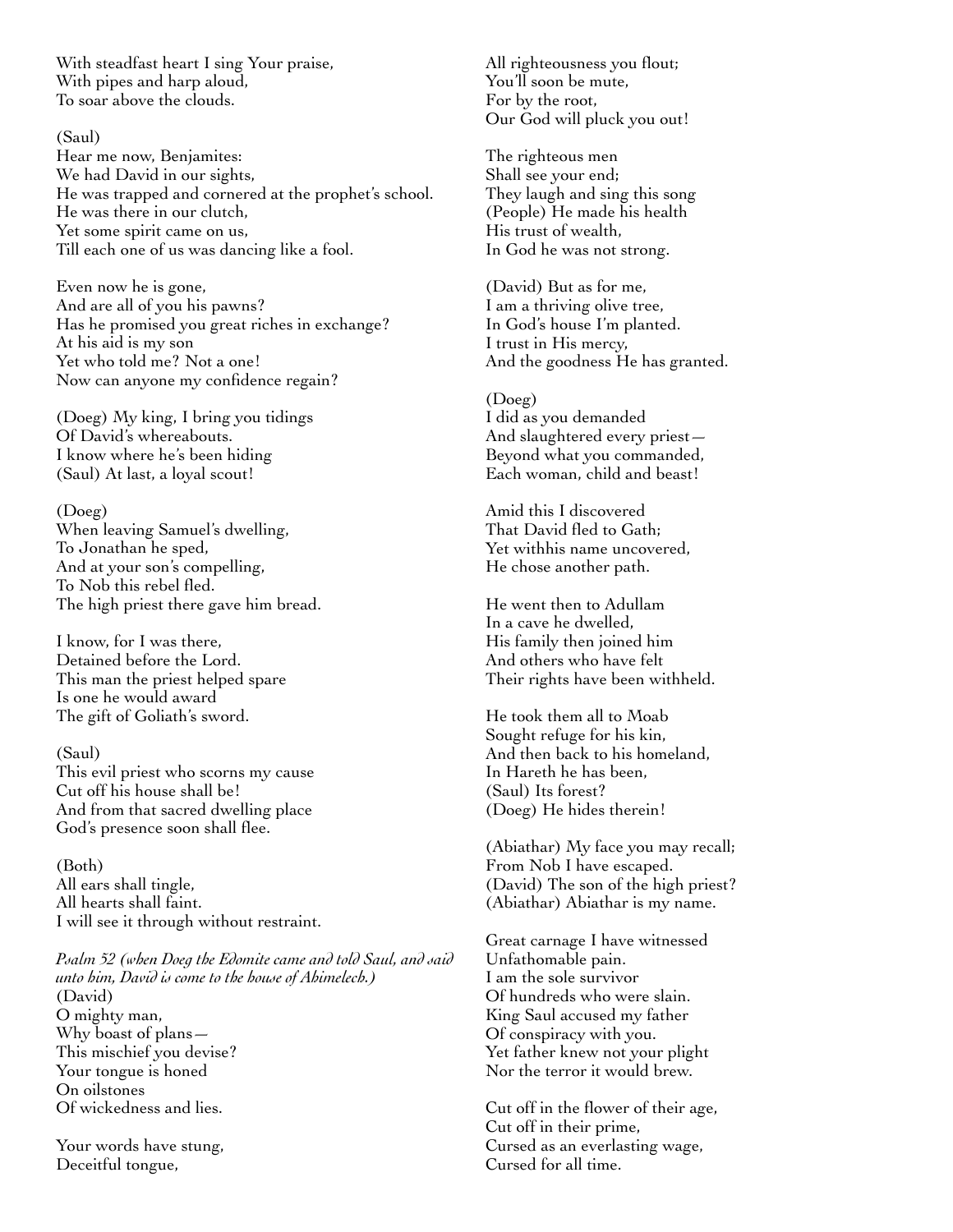He commanded of my family That death be our reward. But his men obeyed their conscience, And lifted up no sword. But one who was among them, A servant of King Saul, The chiefest of his herdsmen, This Edomite slew them all.

A king who spared the lesser of the heathen Did not show that same mercy on his own: He slaughtered beasts and nursing infants even— A massacre that man has never known!

#### (David)

I have caused your family's ruin, So with my people dwell; For he who seeks my life Is hunting you as well.

#### (Doeg)

To Keilah David traveled To fight the Philistines, His hideout soon unraveled; He could not have foreseen Keilah's loyalty to the king.

They gave up his location, He journeyed next to Ziph; I heard this information From this habitation's chiefs, (Saul) So there David finds no relief!

*Psalm 54 (when the Ziphims came and said to Saul, Doth not David hide himself with us?)* (David) Save me, God, by Your great name, Defend me by Your might! Hear the prayer that I proclaim, The plea that I recite. Give ear unto my plight!

Strangers rise against me here; The ruthless seek my end. The true God they do not revere, Nor do they comprehend He is my help and friend.

(Jonathan) My father seeks you here; But, David, show no fear! This hunter will never find you. For God is your guide, His angels stand beside, And I as your brother behind you.

Though I am his heir, He is fully aware That you will be king of this land. My allegiance is known(David) And you will share my throne! (Jonathan) And forever will be at your right hand!

(David, Jonathan) May God be between us— Your seed and mine. So may our descendants Be joined for all time: Closer than brothers, A union renowned, Family forever, What Heaven has bound.

#### (Doeg)

Our fugitive is resting In the desert of Maon. This wilderness is testing The safety he has known: There he can be overthrown!

*Psalm 63 (when he was in the wilderness of Judah.)* (David) Early do I seek You, God, In dry and barren lands. My soul, it thirsts! My flesh, it longs To see your mighty hands!

Your love is more than life to me; My soul is satisfied. Your goodness is the richest feas; My mouth is open wide! Your praises I have cried!

I remember You upon my bed, And meditate each eve, How You have always been my aid, To you my soul shall cleave— (People) Your right hand never shall leave!

But those who would destroy my soul Shall fall into the deep, As ration for the beasts below— (Abiathar) What lying lips will reap! (David, Abiathar, People) But true lips God shall keep.

(Doeg) We had his camp surrounded, This place would be their grave. But we all left confounded: The Philistines did invade! He then went to Engedi's cave.

*Psalm 142 (when he was in the cave)* (David) With my voice to God I cry And for His grace I plead. I pour my thoughts before His eyes, (Abiathar) And show Him every need!

(David) When my spirit starts to faint, You know the path I tread: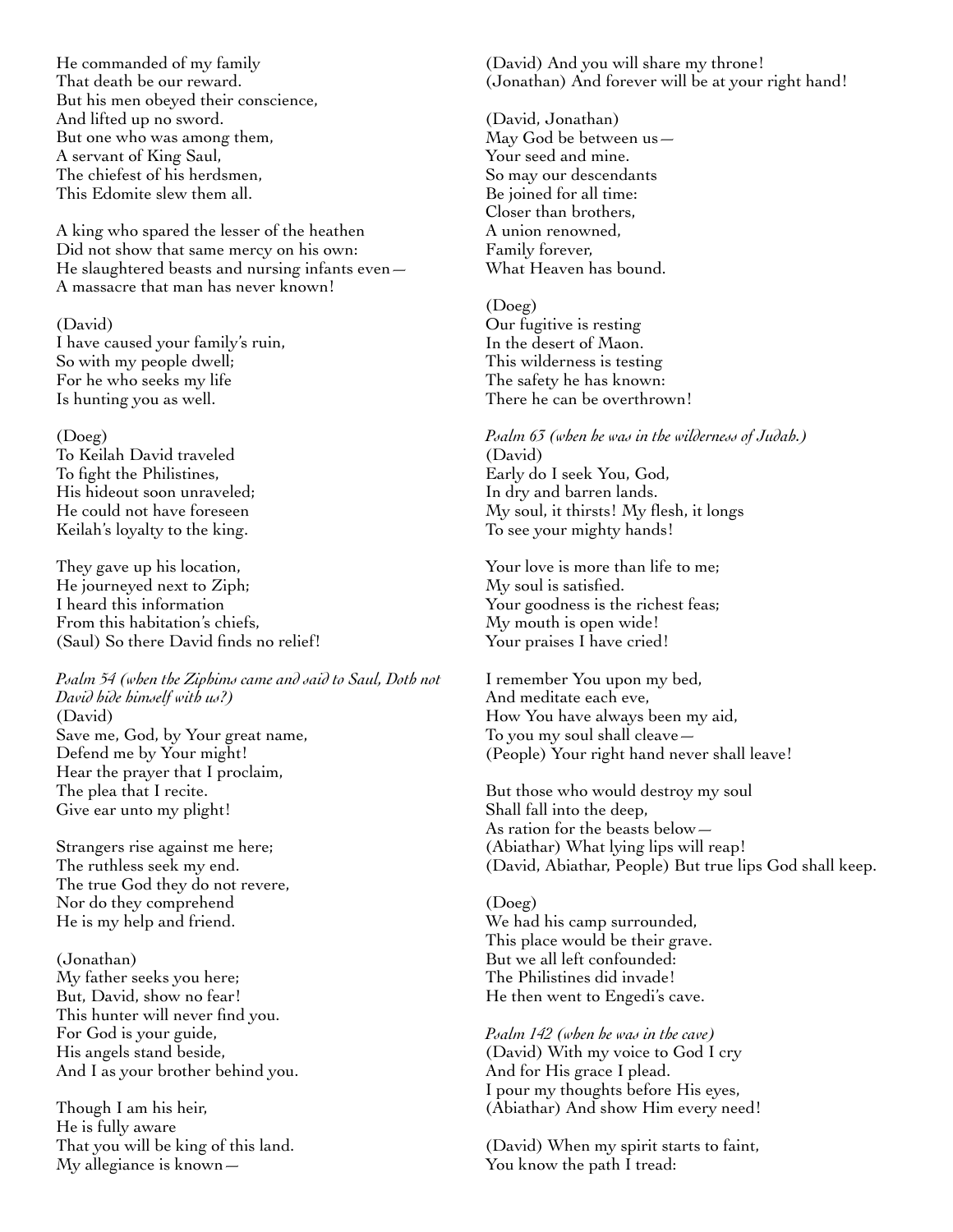How they laid traps along the way And no help lay ahead, (David, Abiathar) And every refuge fled!

(David) From persecutors rescue me, Whose strength is more than mine! Save me from the dungeon keep, So my voice may define (David, Abiathar) Your majesty divine!

#### (Doeg)

He spared you at Engedi And made his mercy known; Here was your chance to end him, And yet you let him go To keep on defying the throne.

With news that Samuel died, He was loathe to carry on: To have his strength supplied, He now would be withdrawn To the wilderness of mount Paran.

*Psalm 143* (David) When my heart is desolate, I muse on days of old, On all your works I meditate To make my spirit bold.

Early do I seek You, God, In dry and barren lands, My soul, it thirsts! My flesh, it longs! To You I stretch my hands!

Help me hear your loving grace Each morning when I wake, And help me know which path to trace, Which steps my feet should take.

#### (Doeg)

He heard you gave his Michal To be another's bride He journeyed next to Carmel, And took him two more wives, Then went back to Ziph to hide.

Now there he stood before you He spared your life again To slay him I implored you, But you would then extend A vow that your hunting would end.

Yet wary of your oath, He fled to Gath once more. After sixteen months of growth, That king is seeking war.

He does not trust in David To fight along his side;

Yet still our swords may slay them: Both enemies will die! (Doeg, Saul) No longer can you, David, hide!

(Hannah) The wicked shall be silenced ...

#### **THE ANOINTED (Reprise)**

*Adapted From 2 Samuel 1:1-16; 1 Samuel 24:4-7; 26:7-12*

(Zadok) A stranger came into our camp And held the crown of Saul; He claimed with pride that he caused Our captain's foe to fall.

He thought he'd be rewarded For what he had reported, And by his execution some were alarmed. So David then began to preach, How twice his king was in his reach, And why he stayed his hand from doing harm:

While hiding in Engedi's cave, He could have sent Saul to his grave; For Saul was there—his guard was down, And David's men were all around. Then later to Saul's camp they crept And went unseen to where he slept. Yet twice no kingly blood was shed, For this is what our captain said:

This is the Anointed, The Lord's Anointed. Who can abase what God has exalted? God's arm and right hand He has extended To His Anointed. This is The Lord's Anointed.

Now looking with our human eyes, There's much in a man to criticize. A deeper truth must be explained: He fills a role that God ordained. This lesson I will teach my son, To fix his eyes upon the one Whom God has chosen for his plan, To see the Lord behind the man!

#### **THE BOW**

*Adapted From 2 Samuel 1:17-27*

(Zadok) O now Israel, This dirge you must tell: How beauty is slain in your heights. (Abiathar) With David lament This mournful event: Your voice in this chorus unite.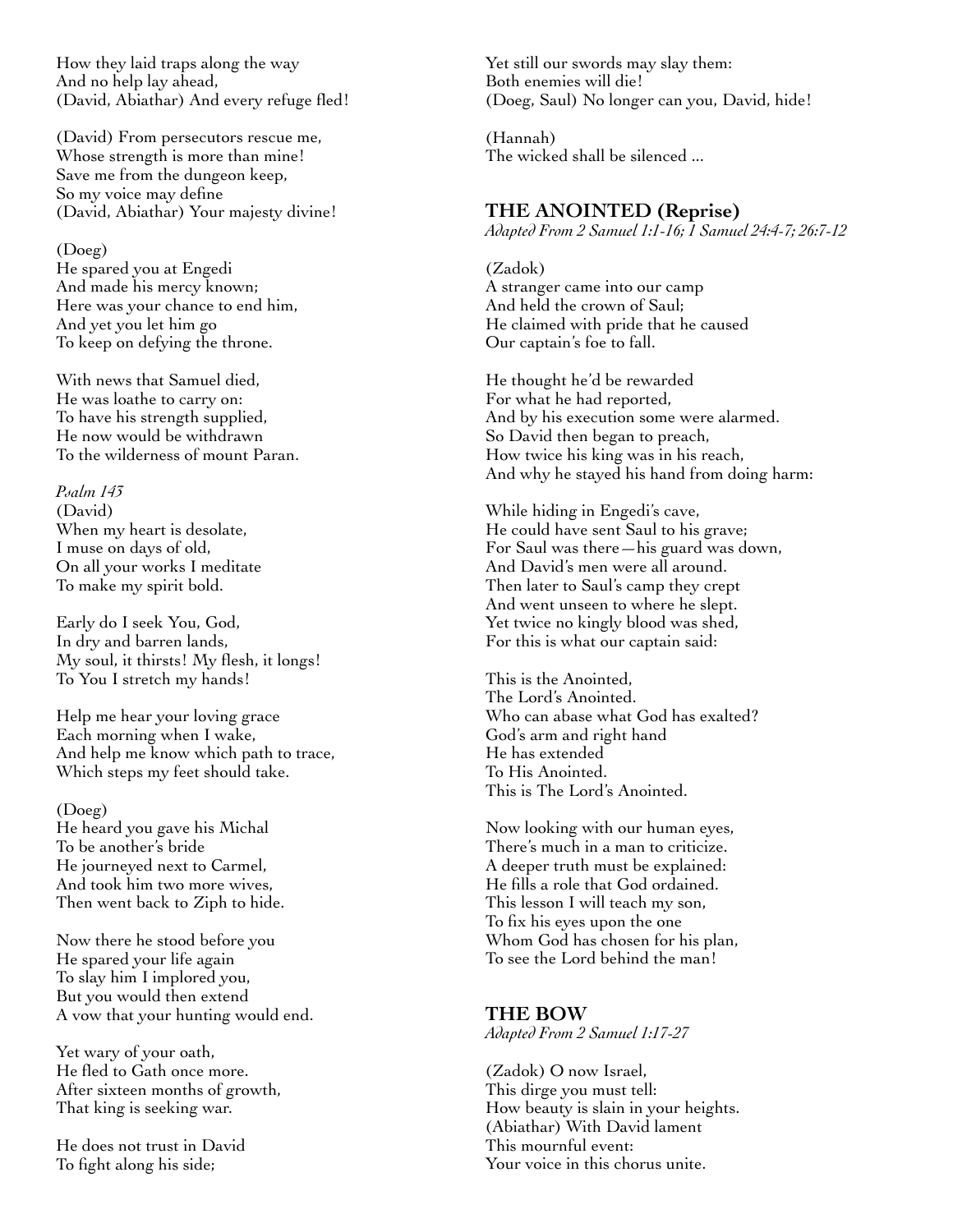(Zadok) In Gath hold your tongue, And in Ashkelon Declare not this news on its streets. (Abiathar) Lest heathen rejoice, And with jubilant voice, Their daughters extol our defeats.

(Zadok, Abiathar) How the mighty have fallen in the fray. How their weapons have vanished, And their shields are cast away.

(People)

O mount of Gilboa, Let there be no Accumulation of dew. Nor let there now yield Rich rain on your field, For there the anointed they slew! How the mighty have fallen!

Strong Jonathan's bow Turned not from the foe, Nor from the spilled blood of the slain. The sword of King Saul Caused the mighty to fall, And returned to its sheath not in vain.

(Youth) A father and son, In death they were one; In life they were loved and admired. Like eagles in flight, Like lions in might, Their memory leaves us inspired.

(Michal, Handmaids) Now Israel hears Her daughters shed tears For Saul who adorned them in pleasures: With scarlet and gold, And riches untold, And turned their apparel to treasures.

(David) O now Jonathan, I grieve at your end: Such heights where you finished your life! With this I was blessed: The love you expressed, Surpassing the love of a wife.

(People) How the mighty have fallen in the fray. How their weapons have vanished, (David) And their shields are cast away. (People) Now to David we sing this day: We are your flesh; We are your bone; God gives to you His glorious throne!

This is our pledge, our pact, our bond to enact. Let our allegiance be known: We are your flesh and your bone!

Yes, even when Saul was our king, You were our shepherd and guide. (Brothers) Now you shall lead us, (Abigail) Now you shall feed us, (Zeruyah) And claim what was so long denied!

God's covenant is certain with him. And toward us these blessings extend. (Jesse's Wife) Our hope is unfettered (Jesse) With him as our shepherd. (All) His kingdom shall be without end!

## **THE ARK RETURNS**

*Adapted From Psalm 132*

(David) Long ago we thought the Ark of God Would give us victory. But from God's sacred dwelling place, His presence soon would flee. The Ark was captured by our foes; What trouble they would earn! For seven months it tortured them, So this spoil they would return.

For twenty years the Ark remained Abandoned in the wood. Through forty years of Saul's regime He'd have left it there for good. I heard of this at Ephratah, When tending Father's sheep, And till I fetched the Ark of God My heart would never sleep.

Now we have conquered this holy land. Now it is under our Lord's command.

Arise, O Lord, come to your rest— This chosen city which you have blessed! To give you a home will fulfill my quest! Arise, O Lord, and come to your rest!

(Abiathar) Now Zion you desired, Lord, Forever as Your shrine! (Zadok) The lamp You gave Your chosen one Shall cause his crown to shine! (Both) The Ark, the symbol of Your strength, Will make this hallowed ground; The beauty of Your holiness Will make this place renowned!

(David) My chief joy is this holy hill; Your cause I will advance; And since You made my strength to grow,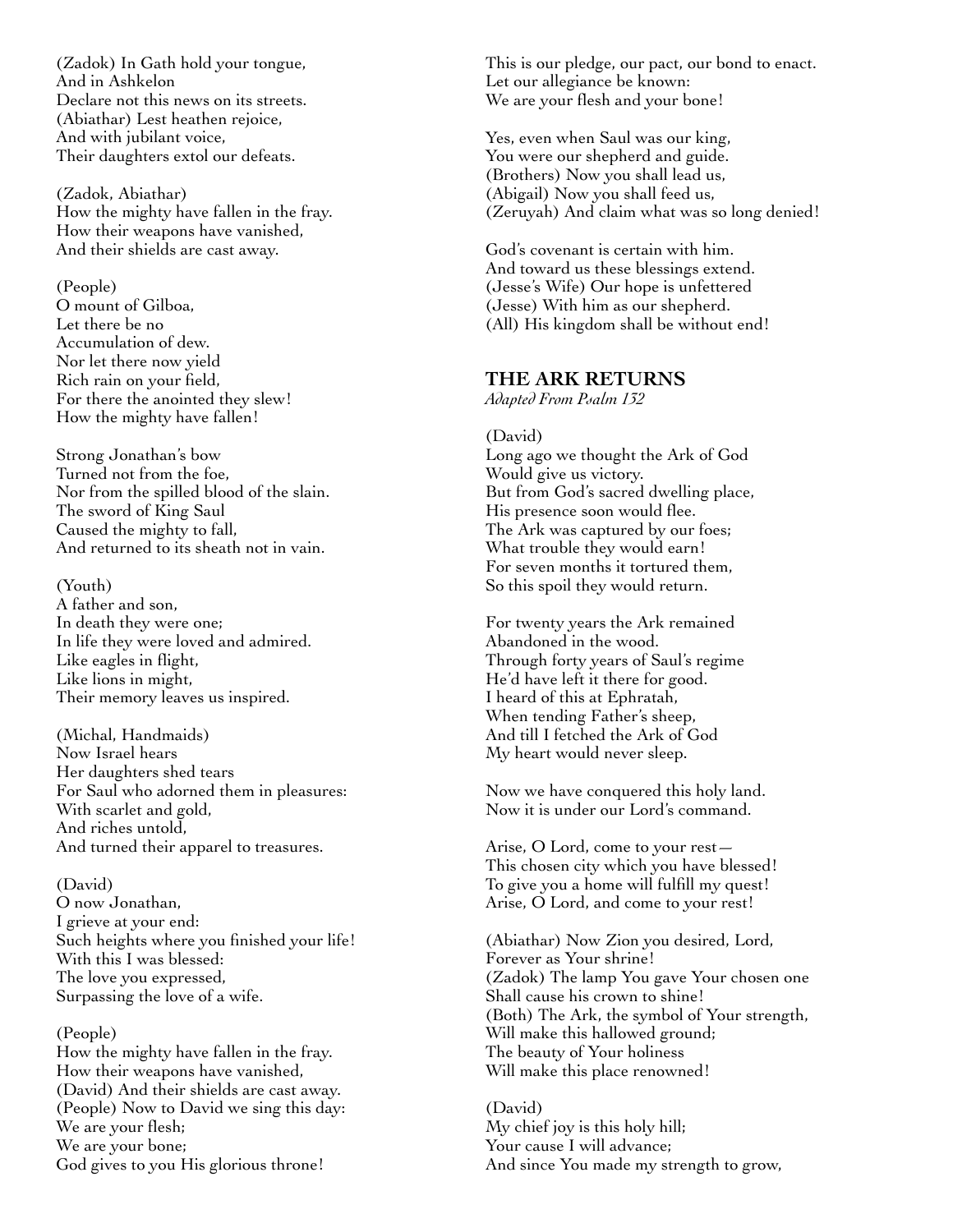I praise You in the dance!

(Zadok) Your priests are clothed with righteousness! (Abiathar) With shouts Your saints rejoice! (Zadok, Abiathar) They sing a new song to Your name! (People) Give thanks with joyful noise!

(David) To build you a home is now my quest!

## **ACT III YOU ARE THE MAN!**

*Adapted From 2 Samuel 12*

(Nathan) Let the king now bend his ear; For his judgment do I seek, So he can make his sentence known For the man of whom I speak:

In a city, dwelled two men— One had plenty, one had naught. The rich man boasted many lambs— The poor just one that he had bought: In his house he raised this ewe, At his table it was glad; Among his children, how it grew— The daughter that he never had.

To the city, came a man Traveling far and seeking rest. The rich man hatched a greedy plan To entertain the weary guest. Of his own he would not reap, Loathe to tap his vast supply, He took the pauper's only sheep, And feasted to his neighbor's cry.

(David)

As the Lord Eternal reigns, This man shall be put to death! But first his neighbor shall regain His best four lambs that still draw breath. For the cruelty this man showed, An execution I demand! This man will reap the fruit he sowed! (Nathan) You are the man!

You are the man whom God ordained. Anointed with oil, Whose cup flowed over; You are the man God rescued from the hand of Saul.

You are the man who had obtained Your enemy's spoil, His house and daughter; You are the man God set as monarch over all!

And if you lacked, or if you wanted, No proper blessing need be hunted. All you had to do was ask, But upon yourself you took this task, Now your sins must be confronted!

You are the man who stole a life: You set him before The deadliest battle; You are the man Whose house will always feel the sword.

You are the man who stole his wife! Despising the Lord With satisfaction! You are the man Whose wives will meet the same reward.

These things you did in secret; In silence God observed; But now in daylight's view, Your punishment is served.

(David) This is what I deserve For the actions I abhor And though I killed a man, I have sinned against the Lord. ...

## **PSALMS OF THE REPENTANT**

*Adapted From Psalm 49-51, Psalm 32 and Psalm 103*

(David) Let all the world bend an ear, For this parable I heard; So from my harp this wisdom sounds, And from my lips this word:

Should a monarch be afraid to sin? Is the king above the law? No royal wealth can pay this debt. Can riches clear his flaw? Can man redeem a life he stole? Is salvation his to give? What king can resurrect a soul, Except the Lord who lives?

Men inwardly assume their lives Will continue without end. But they as sheep go to the grave; No wealth can go with them. Thus on my beauty death would feed, If not for God Most High; He shall redeem me from the grave, If unto Him I cry:

Wash me, cleanse me of these scarlet stains. Purge me, clear me of my guilt and blame.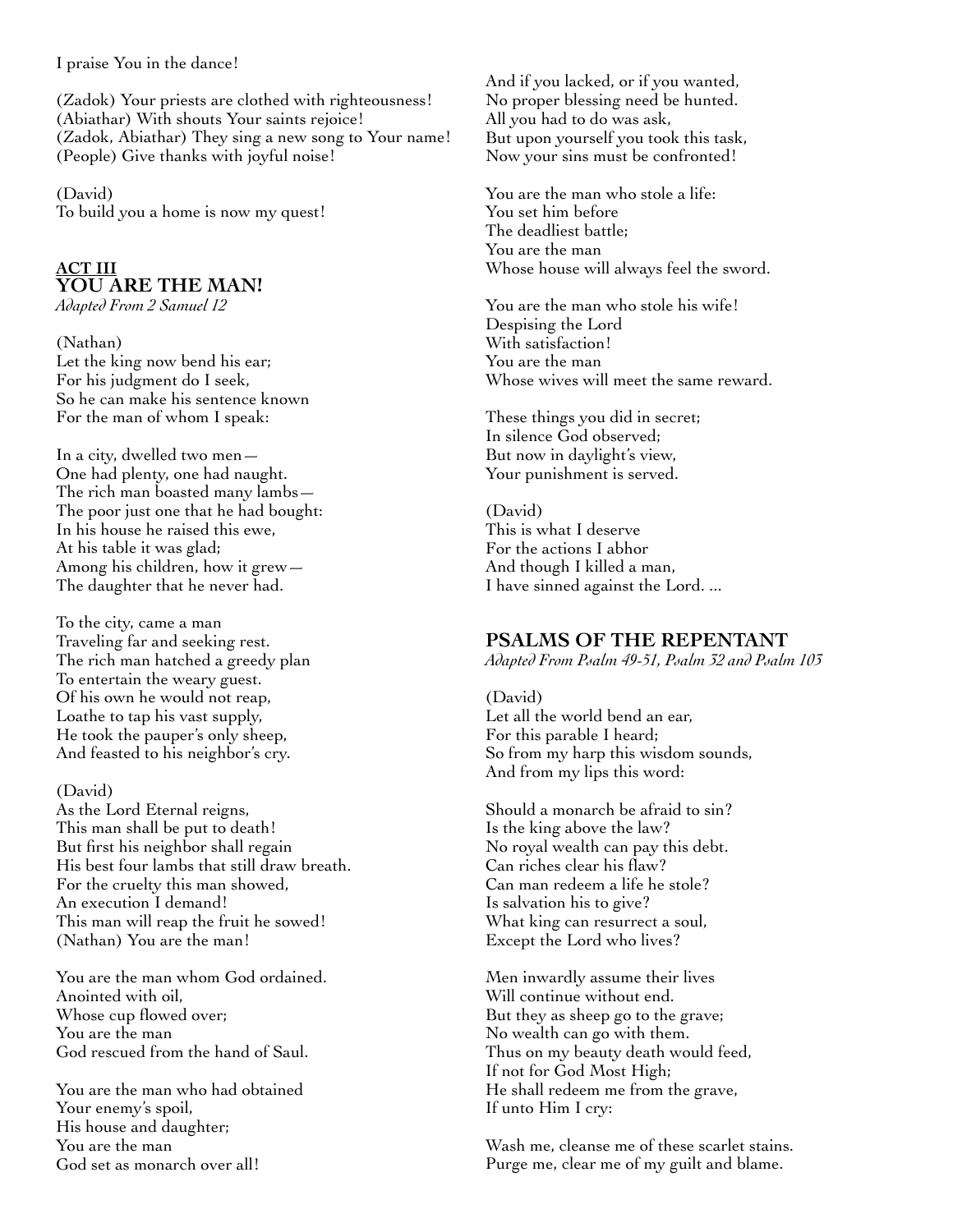For no excuses can erase my shame, For the Lamb I have slain.

Now for this evil I confess; Against you only I transgress; These sins I'll always know. In lovingkindness, hide Your eyes From all the evil I devised, And make me white as snow.

O purify my inward parts; Create in me a clean, pure heart; Renew an upright spirit, That then my mouth You will reclaim To sing Your praise and bless Your name, So sinners then might hear it.

Restore to me the joy I lost. When realizing what it cost, O how my soul did cower! Do not remove me from Your face, And keep me in Your Spirit's grace. Uphold me with that power.

What sacrifice could pay the price? Can the blood of bulls or goats suffice? The gifts You never have declined Are offerings of a different kind: A broken spirit, heart and mind.

What human sorrow could relieve your pain? It is death I have gained.

(Nathan) Your life is saved, But shame would breed, If how you have behaved Produced abundant seed. Your guilt is gone; God will forgive; Yet the son your sin has spawned, God will not let him live.

But as you grieve, Console your spouse; God says she shall conceive To help rebuild your house. He shall be called, "A man of rest"; His future shall be famed, His efforts shall be blessed.

O how they are blessed whom God forgives. He hears their heartfelt confession, Removes their transgression As far as east is from west. O how they are blessed whom God forgives.

Now for your crimes, The blood you spilled,

God says that in your time, His house shall not be built. But Solomon This task will face; He is God's chosen son To build His holy place.

He shall see peace And quiet days, His kingdom shall increase; His wealth shall earn God praise. And you will be His only one: The only rightful queen. The only heir your son.

## **RETURN TO JERUSALEM**

*Adapted From 2 Samuel 15 and Psalm 3*

(Abiathar) Another son has claimed the crown And captured many hearts, So David flees from Absalom: With weeping, he departs.

(Zadok) But as we left Jerusalem, The Ark was his concern; While at the Mount of Olives' base, He charged us to return. "We know our God is with the Ark," He said with humble tears, "But whether He is at my side, This truth remains unclear."

(Abiathar) Ten thousands are against him, Lord, (Zadok) But our king You have sustained, (Abiathar) On the wicked's face Your wrath is poured, (Zadok) David's triumph You've ordained!

(Both) So we return to Jerusalem, The Ark of God we bring. We return to Jerusalem To prepare it for our king.

(Zadok) The Lord will use our presence there, To foil this rogue regime. Our sons will be shrewd messengers, To frustrate all their schemes.

(Priests' Sons) How many are his enemies! His foes have been increased! They claim that for his many pleas God's thoughtfulness has ceased.

(Abiathar) But all his needs You have fulfilled. You gird him with Your shield.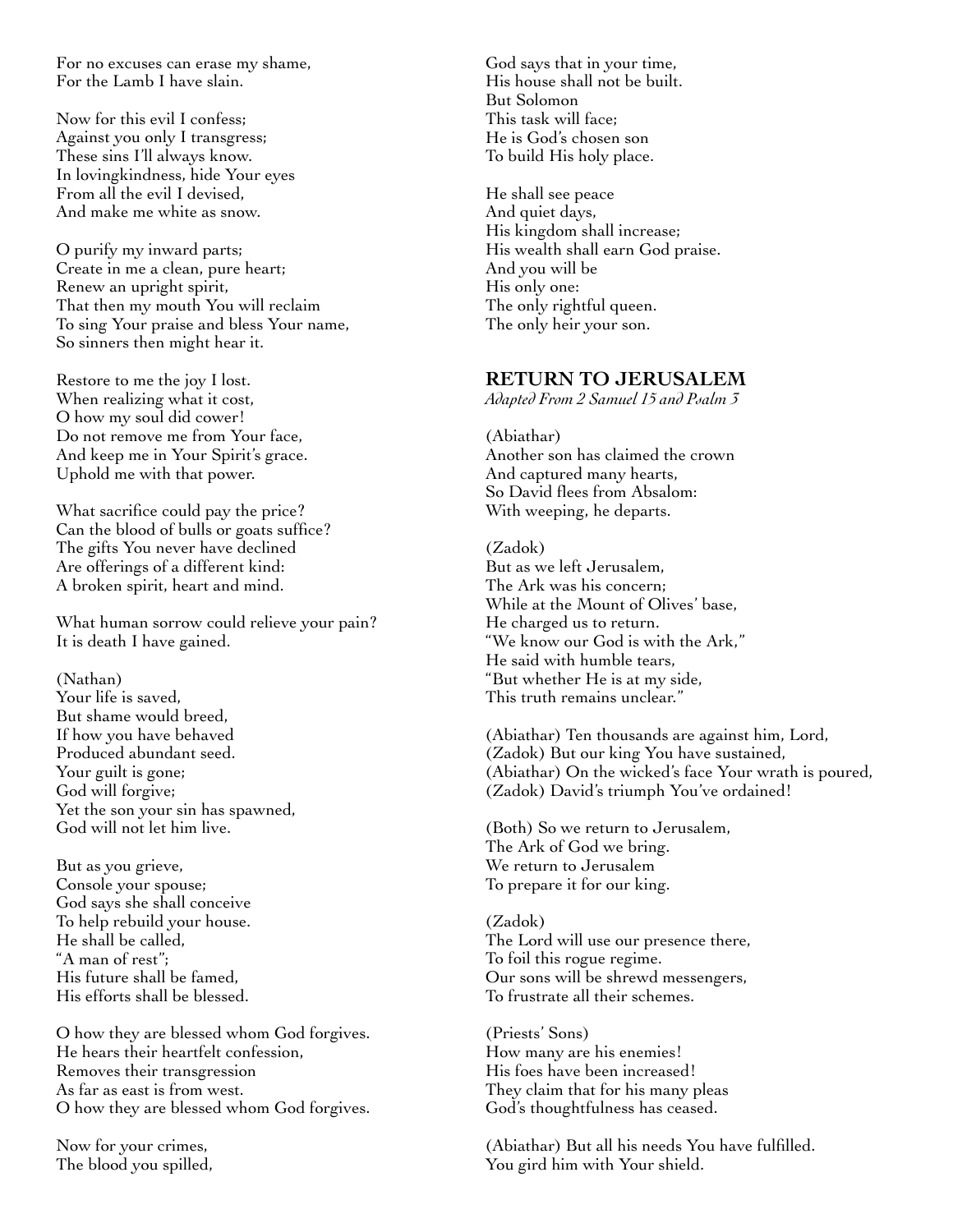(Zadok) You hear him from your holy hill (Both) Your glory you've revealed.

(Zadok, Abiathar, Priests' Sons) Soon he returns to Jerusalem With everlasting light; He returns to Jerusalem! Soon the Ark and Throne reunite!

## **WITH GOOD NEWS I RUN!**

*Adapted From 2 Samuel 18:19-28*

#### (Ahimaaz)

Absalom has died this day, This is the price that rebels pay For evil that is done against the Lord. His brother's life he had erased, His family's honor he disgraced, And chased his king and father into war. To save the king's life I risked my own As a secret agent of the throne, So God's elect obtained the upper hand. How bittersweet that his son fell. But still it means that all is well, King David can return unto the land!

I run with glad tidings, I run with good news, I run with great vision To the man God did choose; To tell how God avenged him, How God's will has been done. I run with this message; With good news I run!

I run to deliver, I run to declare, I run to distribute, So our king is aware. He'll say as I'm approaching: "It looks like Zadok's son; He runs with glad tidings." Yes! With good news I run!

This yearning to report, This urgency—this heat, Is wind behind my back And fire beneath my feet! My swiftness is unmatched, My speed is not outdone, And all who go before me I outrun!

I run as a herald, I run as a hope, I run as a helper, God's man I uphold. This will be our tradition: My father and my sons will always be loyal. With this good news I run!

#### **LAST WORDS**

*Adapted From 1 Kings 1-2 and 2 Samuel 23*

(Nathan) Our king is growing gray. His heir God has revealed. Yet more arise this day who boldly will not yield. A rebel claims the throne— A son he did not choose. To him this is not known, Our king must learn this news! Go tell him for your sake of Adonijah's reign. Your son's life is at stake. This truth must be made plain!

#### (Bathsheba)

My lord, I beg you heed the tidings that I bring; You promised that our seed was Israel's next king. Yet Adonijah reigns— (Nathan) Among a zealous host— (Bathsheba) With boisterous refrains! (Nathan) Strong followers they boast. (Bathsheba) Your edict they condemn. (Nathan) Your old age they have blamed. (Bathsheba) They have your priest with them. (Nathan) Abiathar they claimed.

(David) Of all my many sons, God chose the one you bore. (Bathsheba) Let my lord king David live forevermore. (David) My faithful priest and you Have been forever loyal; Give Solomon my rule: Anoint his head with oil.

My house is far from pure, But God has sworn to me: This covenant is secure, So will it not increase? Yet those who have betrayed Are cast off as the briar; And those who give them aid Shall be caged and burned with fire. Now bring the rightful heir! This wisdom must be known Before the crown he wears— Before he shares God's throne.

I go the way of all the Earth, Be strong, my son, and rise. Show yourself a man of worth, Obedient and wise. Serve God with a perfect heart, And with a perfect mind. (Bathsheba) Give not your strength to women, Nor judgment unto wine.

(David) If he who governs men is righteous in his rule, With godly fear at hand,